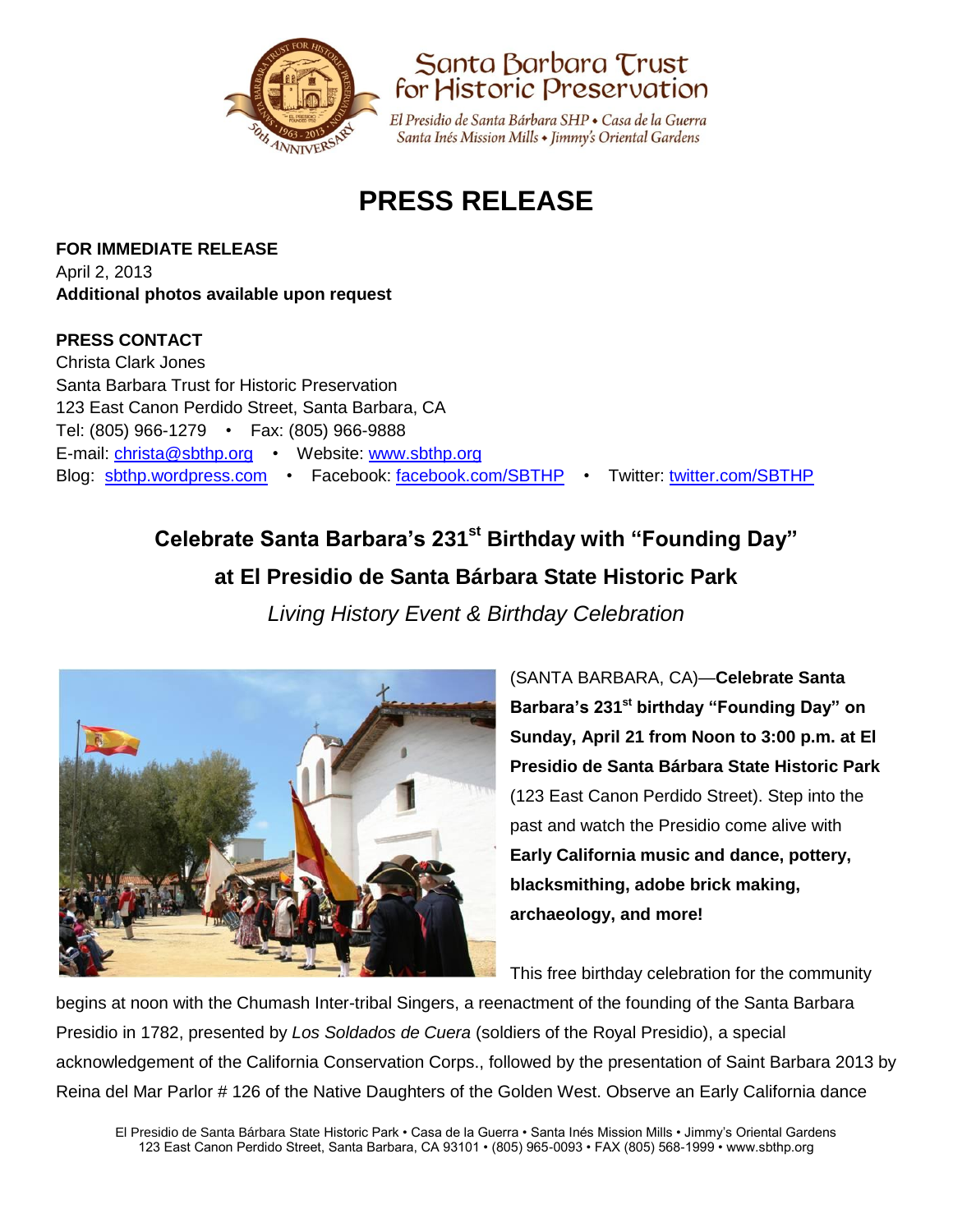performance by *Las Fiesteras,* led by Diana Replogle-Purinton*.*

Following the ceremony, enjoy onsite educational activities throughout the Presidio that focus on the history and culture of early California. Converse with costumed demonstrators and experience life in Santa Barbara during the late-1700s. Join potter Armando de la Rocha as he shares the art of pottery making and hear Chumash tales from Alan Salazar. Learn about native and introduced plants and discover how food was prepared in Early California.

**Following living history activities enjoy a traditional Latin mass in the Presidio Chapel at 3:00 pm**. The service commemorates the original founding mass at the Presidio Chapel in 1782. The mass features a **performance by the Quire of Voyces.**

**Throughout 2013, SBTHP is celebrating fifty years of work in the Santa Barbara community.** Founded in 1963 by Dr. Pearl Chase and other community leaders, SBTHP works **to preserve, restore, reconstruct and interpret historic sites in Santa Barbara County**. The vision of the organization's founders was to restore Santa Barbara's Spanish Presidio, reclaim Santa Barbara's birthplace and preserve Santa Barbara County history for future generations. With the help of continuing education activities and exhibits including Founding Day, SBTHP strives to encourage community involvement and foster an appreciation for Santa Barbara's distinct history.

**The Santa Barbara community is invited to be a part of the 50th anniversary celebration. SBTHP's Memories Project requests photographs, stories, and drawings from the community to help interpret and document the stories held within the Presidio neighborhood.** All of the material SBTHP gathers will be archived at the Presidio Research Center and shared with the public on SBTHP's new [Collections](http://omeka.sbthp.org/collections/show/9)  [Online](http://omeka.sbthp.org/collections/show/9) website. The Memories Project is on display at El Presidio de Santa Bárbara SHP throughout 2013. To learn more: [www.sbthp.org/anniversary.](http://www.sbthp.org/anniversary.htm)

Santa Barbara's Founding Day is funded in part by the COMMUNITY EVENTS & FESTIVALS Program using funds provided by the City of Santa Barbara in partnership with the Santa Barbara County Arts Commission.

#### **CALENDAR LISTING**

Sunday, April 21, 2013 Noon to 3:00 PM: Community Celebration

**Santa Barbara's Founding Day**

El Presidio de Santa Bárbara State Historic Park • Casa de la Guerra • Santa Inés Mission Mills • Jimmy's Oriental Gardens 123 East Canon Perdido Street, Santa Barbara, CA 93101 • (805) 965-0093 • FAX (805) 568-1999 • www.sbthp.org